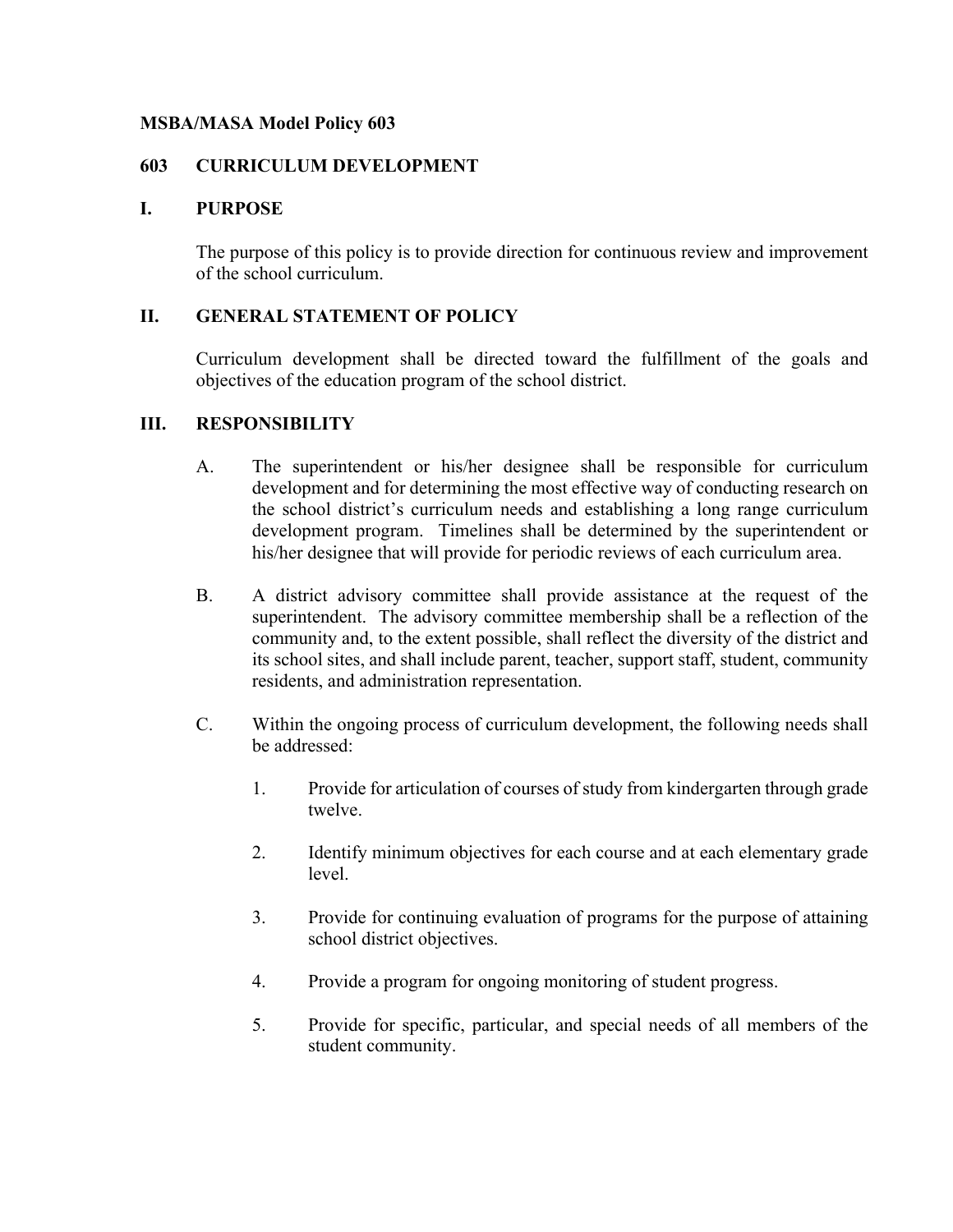- 6. Develop a local literacy plan to have every child reading at or above grade level no later than the end of grade 3. Including English learners, and teachers providing comprehensive, scientifically based reading instruction consistent with law.
- 7. Integrate required and elective course standards in the scope and sequence of the district curriculum.
- 8. Meet all applicable requirements of the Minnesota Department of Education and the No Child Left Behind Act.
- D. Students identified as not reading at grade level by the end of kindergarten, grade 1, and grade 2 must be screened for characteristics of dyslexia. Students in grade 3 or higher who demonstrate a reading difficulty to a classroom teacher must be screened for characteristics of dyslexia, unless a different reason for the reading difficulty has been identified. See Minn. Stat. § 120B.12, Subd. 2.
- E Students who do not meet or exceed Minnesota academic standards, as measured by the Minnesota Comprehensive Assessments that are administered during high school, shall be informed that admission to a public school is free and available to any resident under 21 years of age or who meets the requirements of Minn. Stat. § 120A.20, Subd. 1(c).
- F. The superintendent or his/her designee shall be responsible for keeping the school board informed of all state-mandated curriculum changes, as well as recommended discretionary changes, and for periodically presenting recommended modifications for school board review and approval.
- G. The superintendent shall have discretionary authority to develop guidelines and directives to implement school board policy relating to curriculum development.

| <b>Legal References:</b> | Minn. Stat. § 120B.10 (Findings; Improving Instruction and Curriculum)  |
|--------------------------|-------------------------------------------------------------------------|
|                          | Minn. Stat. § 120B.11 (School District Process)                         |
|                          | Minn. Rules Part 3500.0550 (Inclusive Educational Program)              |
|                          | Minn. Rules Parts 3501.0640-3501.0655 (Academic Standards for           |
|                          | Language Arts)                                                          |
|                          | Minn. Rules Parts 3501.0700-3501.0745 (Academic Standards for           |
|                          | Mathematics)                                                            |
|                          | Minn. Rules Parts 3501.0800-3501.0815 (Academic Standards for the Arts) |
|                          | Minn. Rules Parts 3501.0900-3501.0955 (Academic Standards in Science)   |
|                          | Rules Parts 3501.1000-3501.1190 (Graduation-Required<br>Minn.           |
|                          | Assessment for Diploma) (repealed Minn. L. 2013, Ch. 116, Art. 2, § 22) |
|                          | Minn. Rules Parts 3501.1200-3501.1210 (Academic Standards for English   |
|                          | Language Development)                                                   |